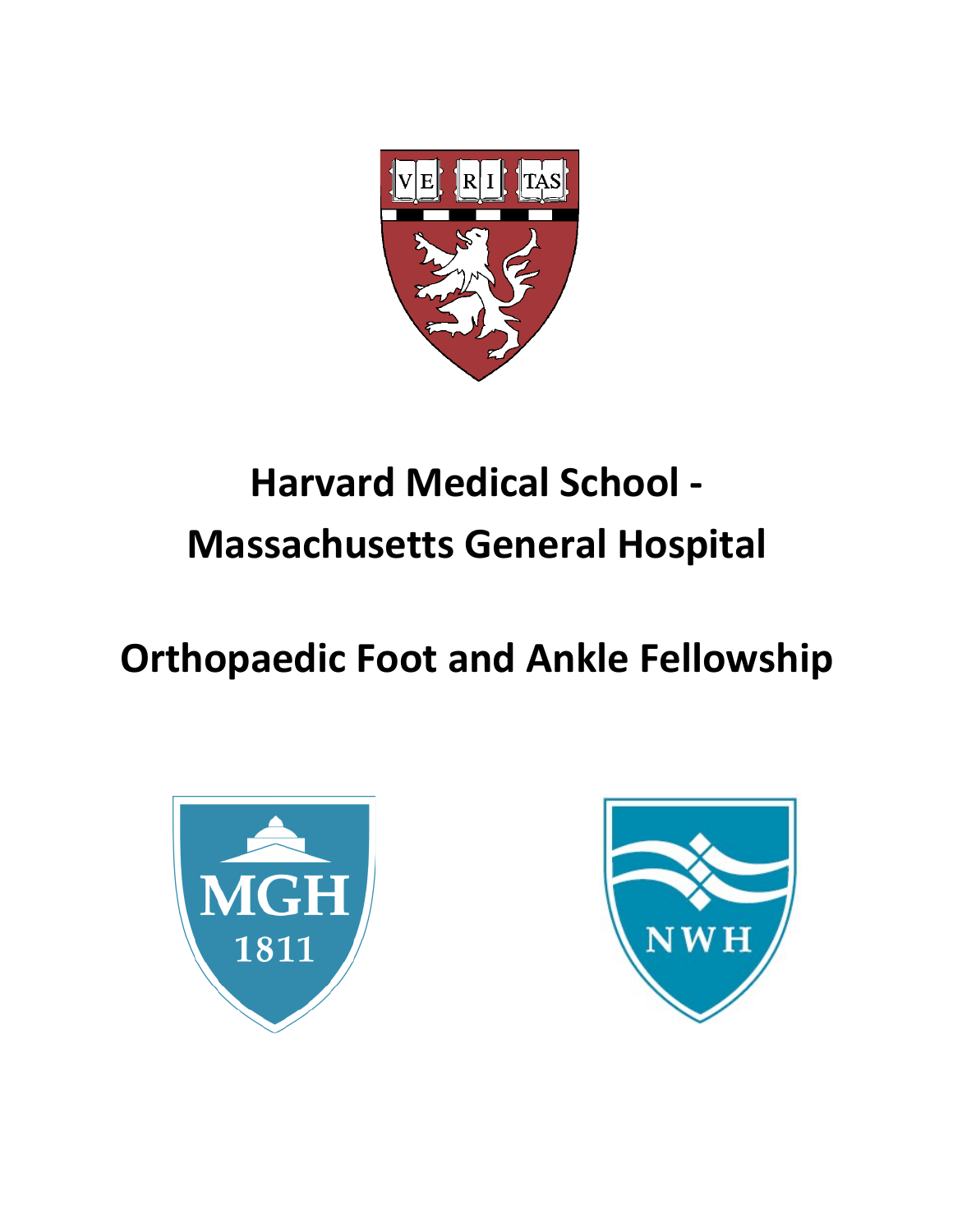# **Introduction and Welcome**

Thank you for your interest in the Harvard Medical School/Massachusetts General Hospital Orthopaedic Foot and Ankle Fellowship program.

Our commitment is to help you develop into an accomplished orthopaedic foot and ankle surgeon – clinically insightful, technically capable across a wide range of surgical procedures, and a critical analyst of the latest research. We pride ourselves on the interdisciplinary care of each patient, working as a team with other surgical and medical specialties, as well as podiatrists, physical therapists, cast techs, medical assistants, research assistants and support staff.

# **Fellowship Structure**

The program offers three fellowship positions of one-year duration. Eligible fellows must have successfully graduated from an orthopaedic residency program. Fellows are credentialed at Massachusetts General Hospital (MGH), the flagship teaching hospital of Harvard Medical School, as well as Newton-Wellesley Hospital (NWH), a 300-bed community hospital in a nearby suburb.

The current fellowship is divided into two six-month blocks based on a mentorship model designed to foster lifelong friendships. You will spend six full months with **Drs. Christopher DiGiovanni**, **Greg Waryasz**, and **Lorena Bejarano-Pineda**, as well as an additional six months with **Drs. John Kwon**, **Daniel Guss** and **Philip Kaiser**. This structure allows exposure to all staff while preserving a one-on-one relationship. Flexibility exists and fellows are enabled to adapt their schedule to attend unique cases or learning opportunities. Furthermore, exposure to all faculty year around is achieved through various didactic sessions, conferences, journal clubs, labs and other academic teaching sessions.

Fellows are credentialed at all hospitals and clinical sites as full attending physicians, with the goal of progressively nurturing a high degree of independence in both the operating room and clinic settings. Through an apprenticeship model with graduated autonomy, fellows are comfortable running their own foot and ankle clinic and are technically capable of independently operating on a spectrum of complex foot and ankle pathology by the end of their fellowship year. The opportunity to operate independently with immediate attending back up readily available, as a supplement to the expansive amount of time spent operating alongside an attending, is something past fellows have relished.

Fellows also run a longitudinal clinic that parallels clinics run by the attending staff. Fellows see their own patients 1 clinic day a week in order to foster independent decision-making, management strategies, and ownership of care. As always, attending staff are always readily available to answer questions and facilitate the care of patients.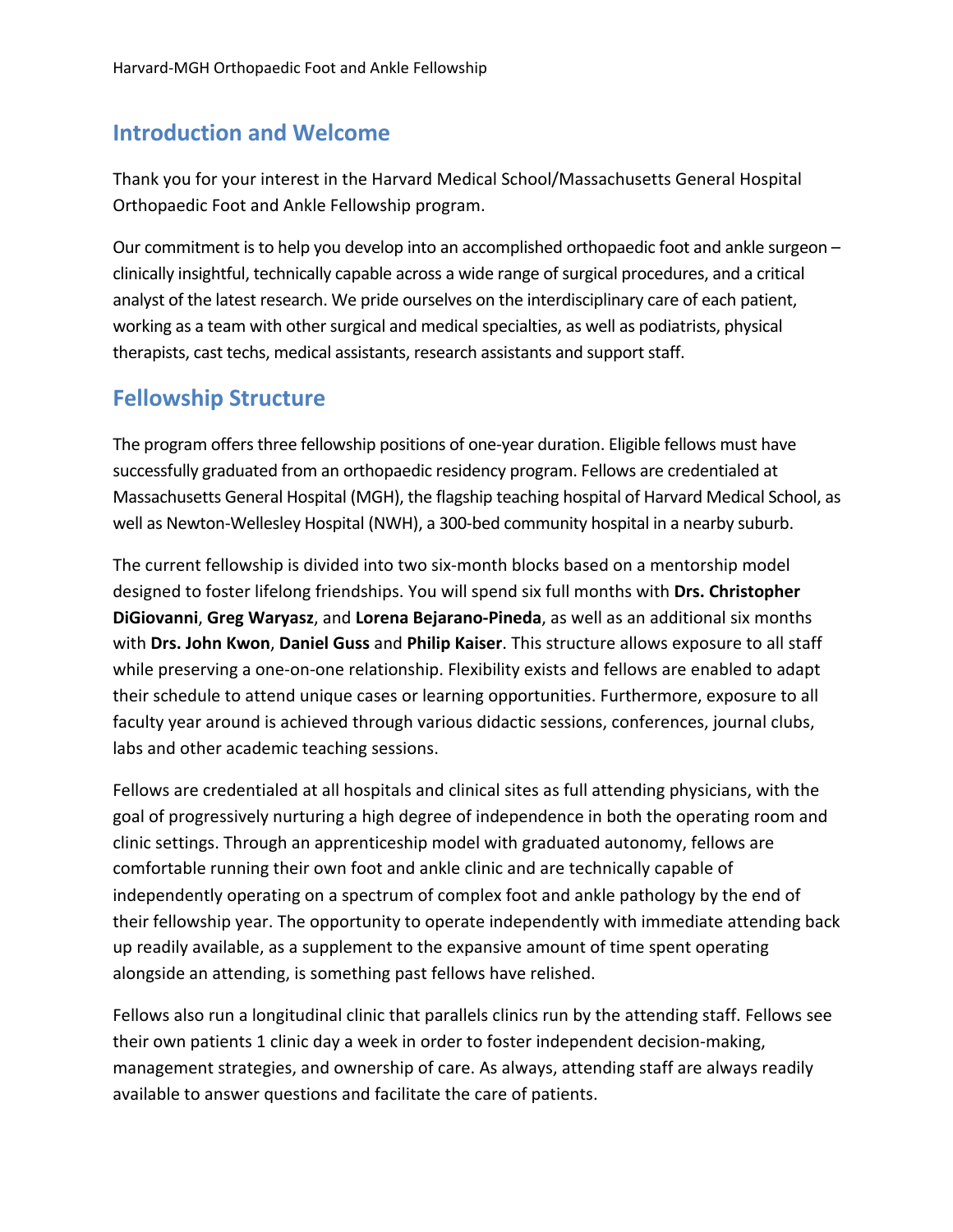# **Faculty**

During the year you will work closely with team members across the service, including orthopaedic foot & ankle surgeons, physician assistants and podiatrists. These include:

## Foot and Ankle Service

#### **Christopher DiGiovanni, MD, FAOA**

Professor, Harvard Medical School Vice Chairman (Academic Affairs) Chief, Division of Orthopaedic Foot and Ankle Surgery Massachusetts General Hospital | Newton-Wellesley Hospital President, Board of Directors, American Orthopaedic Foot & Ankle Society

#### **John Y. Kwon, MD**

Associate Chief, Division of Orthopaedic Foot and Ankle Surgery Associate Professor, Harvard Medical School Attending Surgeon Massachusetts General Hospital | Mass General/North Shore Outpatient Center

#### **Daniel Guss, MD, MBA**

Assistant Professor, Harvard Medical School Director, Harvard-MGH Foot & Ankle Fellowship Attending Surgeon Massachusetts General Hospital | Newton-Wellesley Hospital

#### **Lorena Bejarano-Pineda, MD**

Instructor in Orthopaedic Surgery, Harvard Medical School Attending Surgeon Massachusetts General Hospital | Mass General/North Shore Outpatient Center

# **Philip Kaiser, MD** Instructor in Orthopaedic Surgery, Harvard Medical School

Attending Surgeon Massachusetts General Hospital | Mass General/North Shore Outpatient Center

## **Gregory Waryasz, MD**

Instructor in Orthopaedic Surgery, Harvard Medical School Attending Surgeon Massachusetts General Hospital | Mass General/North Shore Outpatient Center

## **Soheil Ashkani Esfahani, MD**

Chief Scientific Officer, Foot & Ankle Research and Innovation Laboratory (FARIL) Massachusetts General Hospital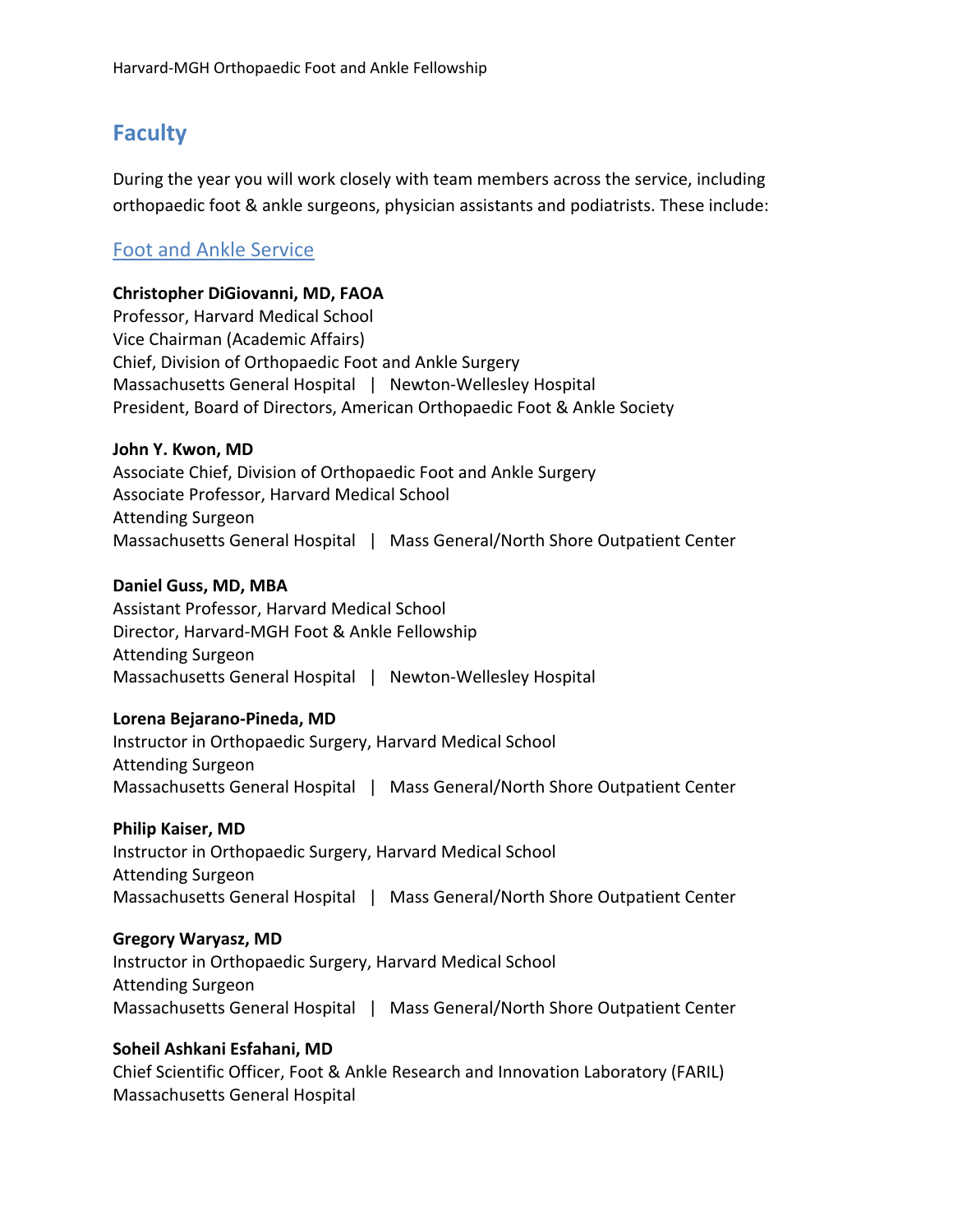Harvard-MGH Orthopaedic Foot and Ankle Fellowship

**Brian Abbott, PA** Massachusetts General Hospital | Newton-Wellesley Hospital Physician Assistant to Dr. Christopher DiGiovanni

**Patrick Maguire, PA** Massachusetts General Hospital | Newton-Wellesley Hospital Physician Assistant to Dr. John Kwon

**Michael (Drew) Vrolyk, PA** Massachusetts General Hospital | Mass General/North Shore Outpatient Center Physician Assistant to Dr. Gregory Waryasz

## Podiatry Service

**Gurneet Khangura, DPM** Massachusetts General Hospital

**Adam Landsman, DPM, PhD** Massachusetts General Hospital

**Stuart Kigner, DPM** Massachusetts General Hospital

**Sarah Rose-Sauld, DPM** Massachusetts General Hospital

**Norman Wortzman, DPM** Lead Podiatrist Massachusetts General Hospital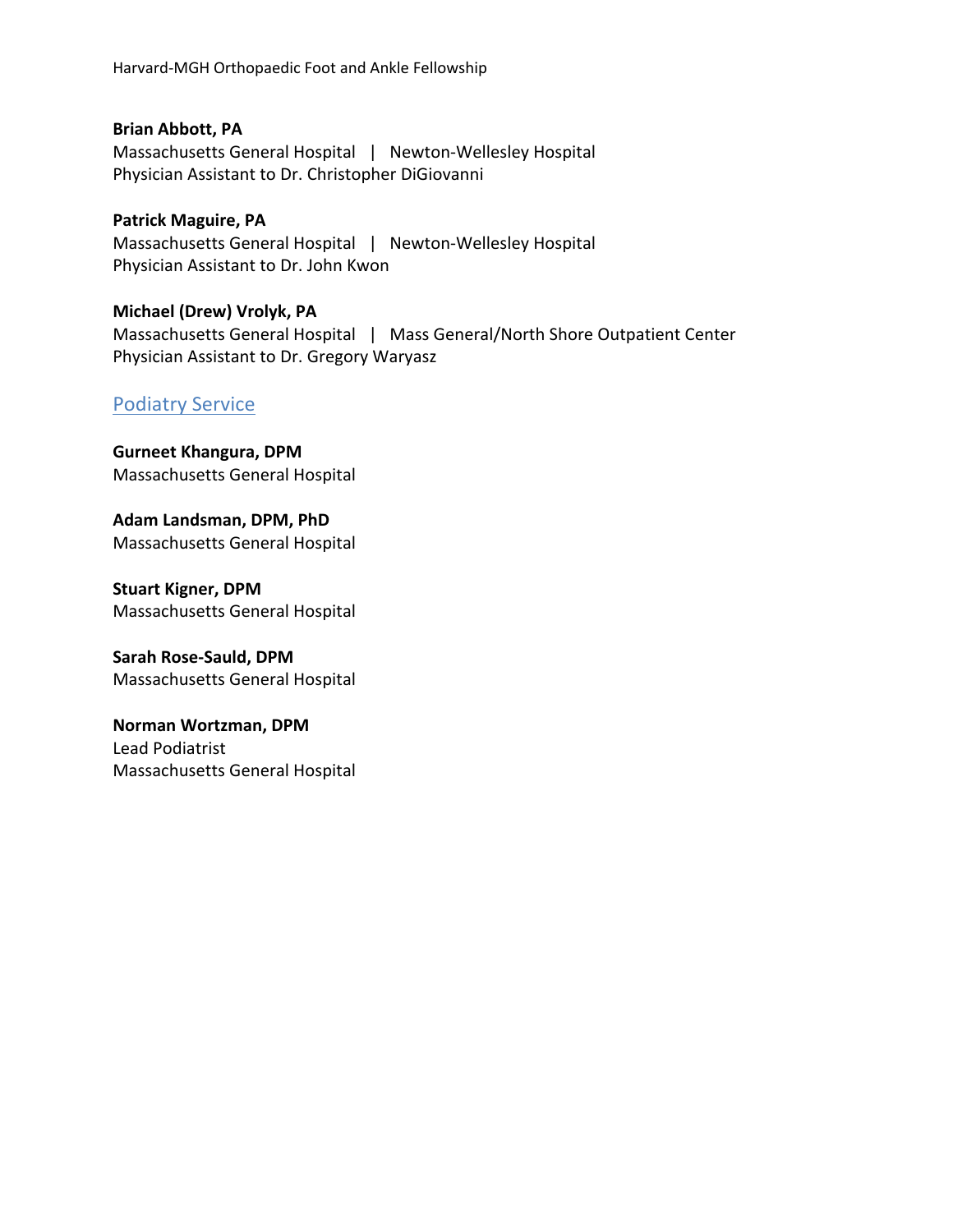# **Educational Program - Basic Curriculum**

**General requirements:** In accordance with the general teachings defined by the American Orthopaedic Foot & Ankle Society, our Fellowship program emphasizes professionalism, clinical competence and system-based practice.

**Professionalism:** The fellow is expected to demonstrate respect, compassion, and integrity to their patients, fellow faculty, and staff. S/he is expected to be responsive to the needs of her/his patients and demonstrate commitment to excellence and on-going professional development.

**Clinical competence:** The fellowship has been designed to develop advanced technical competence in the field of foot and ankle. Focus will be on advanced skills in the operating room, diagnostic competence in the clinic, and will foster analytic research excellence through our robust research program.

**Surgical experience:** The fellow is scheduled in the operating room 3-4 days/week with an attending faculty member. The fellow will operate in the Main OR at both MGH and NWH, as well as our Ambulatory Care Centers at MGH, NWH and Northshore Danvers.

**Outpatient experience:** The fellow is scheduled in clinic 1-2 days/week, either independently or with a faculty member. The outpatient clinics allow the fellow the chance to follow patients s/he has operated on, to see new patients and devise management plans. The fellow has their "own patients" and are expected to manage all patient needs with input from faculty as necessary and with assistance from our administrative staff and physician extenders.

**Inpatient responsibilities:** There are three fellows and one PGY-3 Harvard orthopaedic resident on service. The inpatient care is typically divided up by the service member who is on site at MGH for the day. There is a physician extender for floor coverage at both MGH and NWH hospitals who assist with daily management.

**Call responsibilities:** Fellows may assist faculty who participate in call at various institutions based on clinical necessity and educational opportunity. There are no primary call responsibilities. Fellows will round on inpatient consults and bill when appropriate.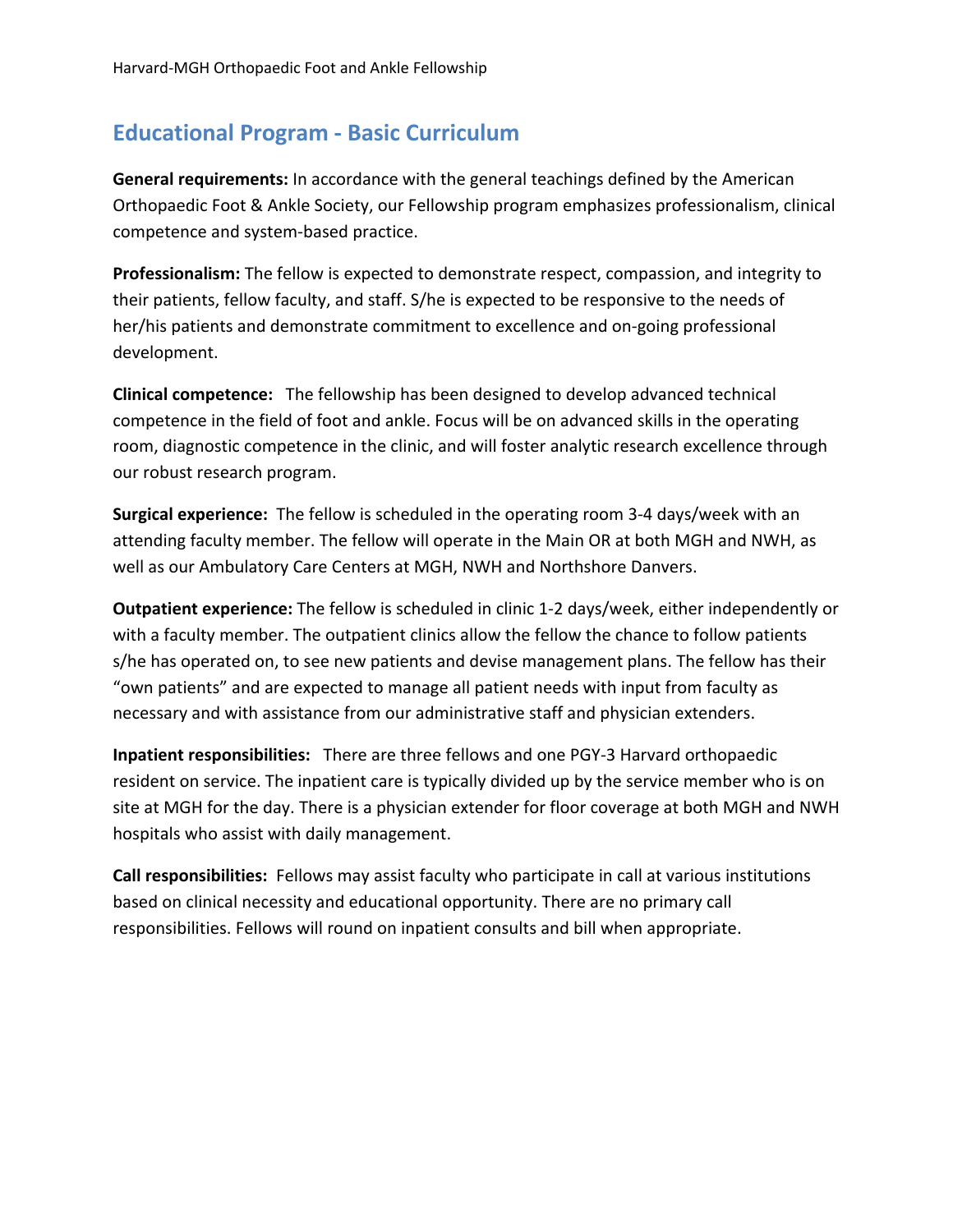# **Educational Conferences and Meetings**

**Multidisciplinary topic conference:** Each Tuesday morning there is a multidisciplinary conference at the Foot & Ankle Center in Waltham. The fellow is expected to attend and be an active participant. The current structure is as follows:  $1<sup>st</sup>$  week – indications conference/case presentations presented by the fellows and Faculty;  $2^{nd}$  week – multidisciplinary lecture;  $3^{rd}$ week - journal club lead by fellows and other disciplines;  $4<sup>th</sup>/5<sup>th</sup>$  week – Faculty presentations. There are also several presentations by invited speakers throughout the year as well as periodic resident presentations.

**Indications conference:** This weekly conference is held on each Monday or Tuesday. It is designed to review the indications for, and treatment options pertaining to, the surgical cases for the next 2 weeks. It is designed to be a very interactive discussion and is consistently highlighted by the Fellows as one of their best learning opportunities.

**Departmental conference:** Each Thursday morning there is morbidity/mortality conference or grand rounds at MGH. Fellow attendance is expected. Fellows often present service cases at M&M conference and engage in multidisciplinary discussions with other orthopaedic surgery specialties.

**Research conference:** There are weekly research meetings attended by members of the Foot & Ankle Research and Innovation Lab (FARIL), clinical faculty, national and international research fellows, residents, medical students, and other participating members of the FARIL community. These conferences occur Tuesday mornings at MGH – Waltham.

**Conferences:** We believe strongly that training outside of the hospital is an important part of the fellowship experience. Each fellow is allotted a \$2,000 stipend to spend on educational conferences and/or other educational related expenses. Participation in local and national conferences is strongly encouraged.

**Salary and Benefits:** Salary is commensurate with that of a PGY-6 in our system. The salary for the 2019-2020 academic year is \$80,000. Salaries are adjusted by 2-3% each year. Benefits include many competitive health, dental, and vision coverage options. Each fellow is allotted 3 weeks of vacation time to use for conferences, interviews, family time and other independent endeavors.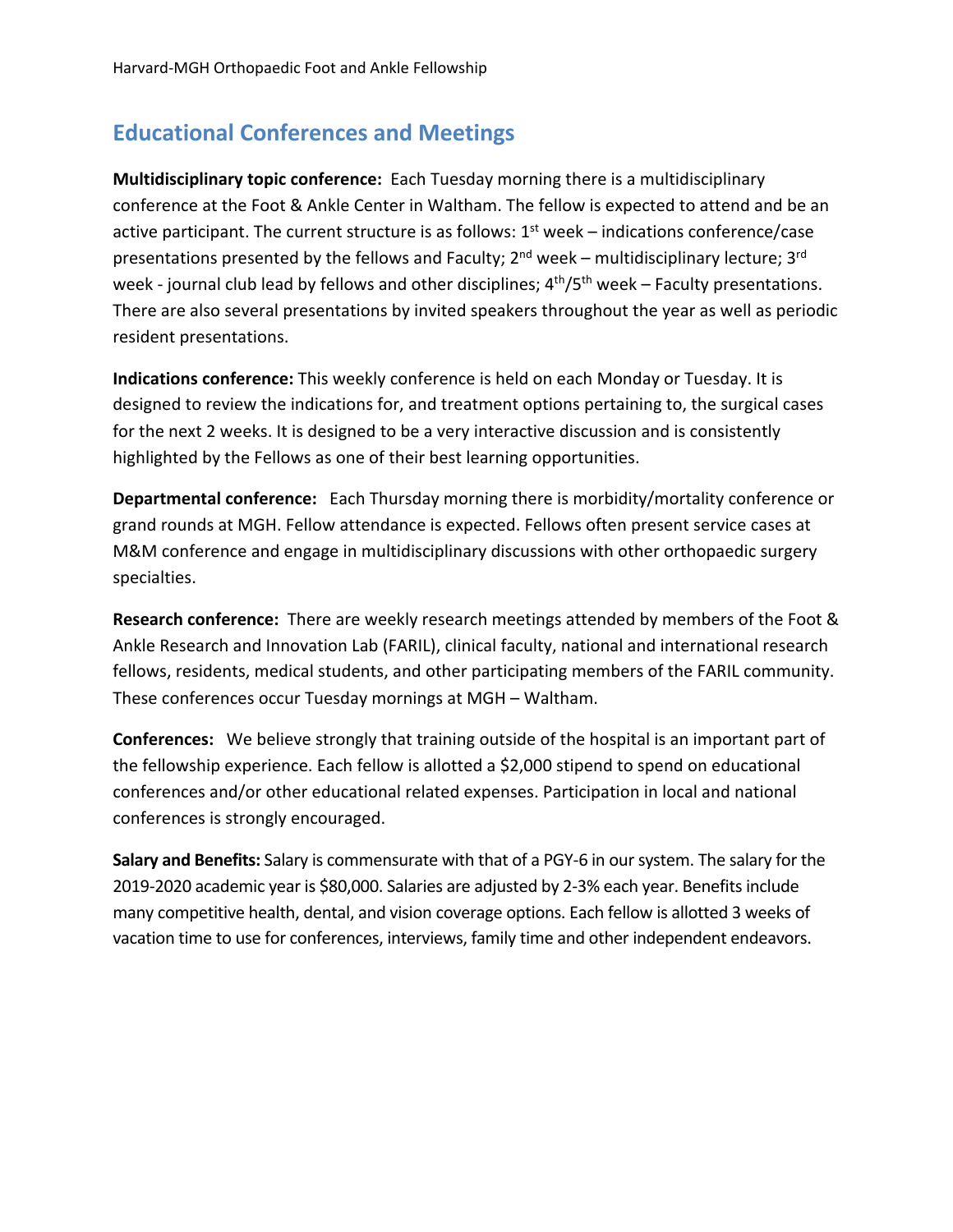# **Research**

#### **General**

The Foot & Ankle Research and Innovation Lab (FARIL) opened January 1, 2019. FARIL is a groundbreaking initiative by the Mass General Foot & Ankle service focused on pioneering breakthroughs in foot and ankle research and innovation that will directly impact the care of the foot and ankle patients. Perhaps the most important quality of FARIL is its ability to integrate all aspects of Foot & Ankle care by incorporating every facet of research. From top institutions in the US to internationally recognized academia, FARIL researchers bring their diverse training and experience to create new tests and treatments. FARIL also brings together various organizations (MGH research institute, AOFAS) and industry leaders to implement new technology used to treat foot and ankle injuries. With patient care at its guiding focus, FARIL brings every component of foot and ankle research to one cutting-edge location.

Fellows are expected to complete two research projects throughout the academic year. By the end of the fellowship, you are expected to have two manuscripts prepared for presentation at the AOFAS meeting with the ultimate goal of publication. Multiple support staff are available to assist with initiation and completion of projects, including several international research fellows, research students, residents and statisticians.

#### **Partners Healthcare System Research Patient Data Registry (RPDR)**

The RPDR gathers clinical data from several hospital systems at Partners Healthcare. (Enterprise Master Patient Index - EMPI, Hospital Decision Support System - EPSI (formerly TSI), Physician Billing System - IDX and EPIC, Longitudinal Medical Record - LMR, Corporate Provider Master - CPM, Clinical Data Repository - CDR, and Partners Personalized Medicine - PPM) and stores the data in one central data warehouse. Researchers can query this data by using an online query tool. The query tool returns aggregate totals of patient data that are populated with appropriately obfuscated, de-identified/encrypted data as per HIPPA privacy rules and the HHS Common Rule. With the proper IRB approval, researchers may access the patient's detailed medical records for their specified cohorts of patients. The detailed medical records are returned to researchers in an encrypted Microsoft Access file and text (.txt) files. Detailed medical records may include the following types of data: Transfusion, Cardiology, Contact Information, Demographics, Diagnoses, Discharge Notes, Endoscopy, Laboratory Tests, PEAR Allergies, LMR Health Maintenance, LMR Medications, LMR Notes, LMR Problems, LMR Vital Signs, Medications, Microbiology, Operative Notes, Pathology Reports, Procedures, Providers, Pulmonary, Radiology Reports, Radiology Tests and Transfusion. Furthermore, images from hospital image repositories can be returned and viewed online.

#### **Staff**

**Soheil Ashkani Esfahani, MD Sarah Yeates** Chief Scientific Officer, Foot & Ankle Research and Innovation Laboratory (FARIL)

Clinical Research Program Manager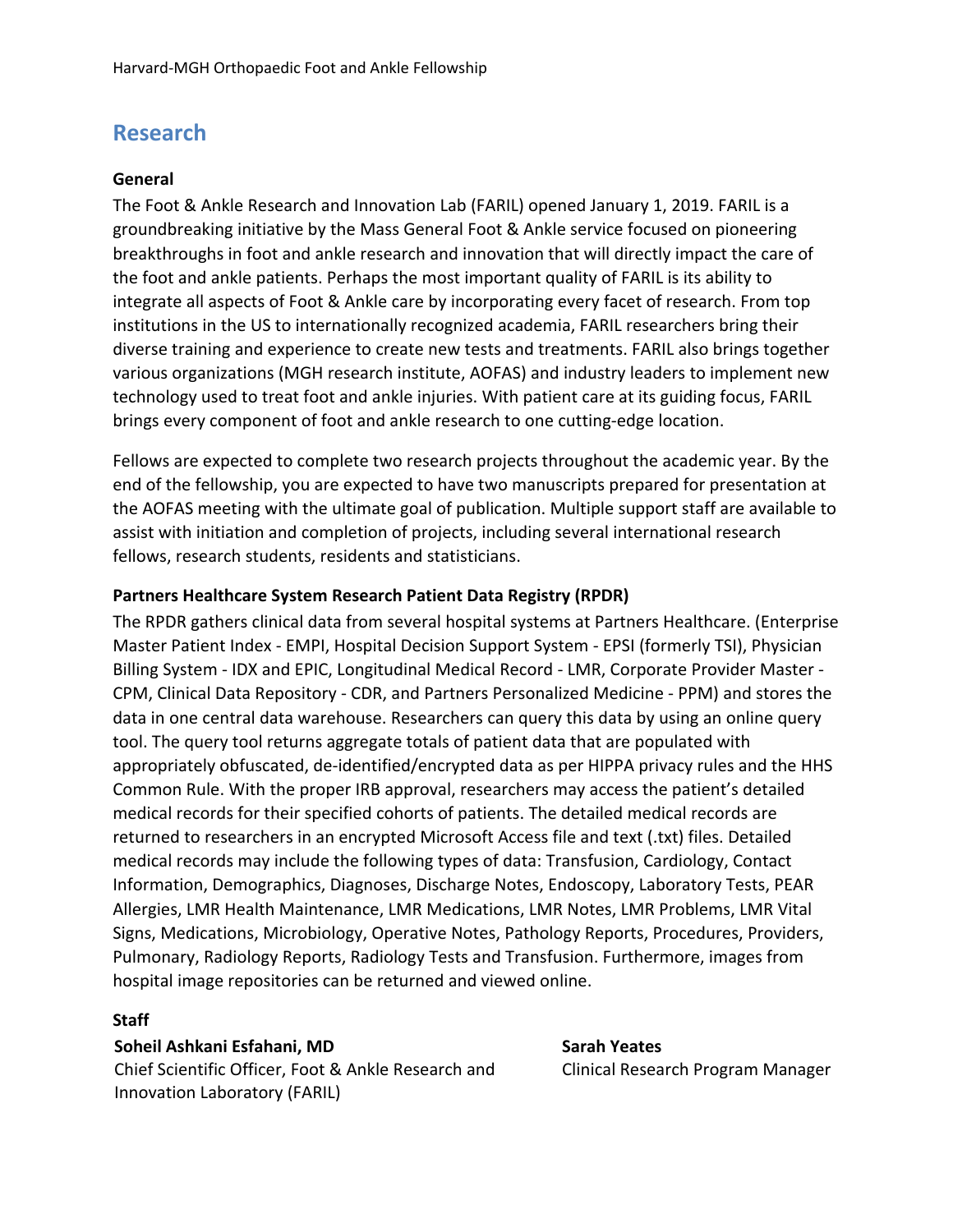# **Hospital and Service Information**

For more information about our hospitals and service in general, please visit our websites: www.massgeneral.org/orthopaedics www.massgeneral.org/orthopaedics/foot-ankle www.nwh.org/orthopaedics/orthopaedic-surgery

# **Alumni (Clinical)**

We maintain great relationships with all our former clinical fellows. Please feel free to contact any of them. Some of our more recent graduates are listed below:

## Current Fellows:

Arianna Gianakos – Agianakos@partners.org (Robert Wood Johnson Barnabas Health) Fernando Raduan – Fraduan@partners.org (UNIFESP, Brazil)

#### Past Fellows at MGH and Brown:

 $**$  = Academic position  $*$  = Private practice or private academic position

**Nicole Arcand, MD\*** Fellowship Year: 2008-2009 Norwich Orthopedic Group, CT Phone: 860-889-7345

#### **Lorena Bejarano-Pineda\***

Fellowship Year: 2020-2021 Massachusetts General Hospital Phone: 617-724-9338

#### **Adam Brodsky, MD\***

Fellowship Year: 2005-2006 Orthopedic Surgery & Sports Medicine, CT Phone: 203-32-7331

#### **Tonya Dixon, MD\*\***

Fellowship Year: 2016-2017 University of Cincinnati Medical Center, OH Chief, Division of Foot & Ankle Surgery, Department of Orthopaedics Phone: 513-584-1000

**Austin Davidson, MD\*\*** Fellowship Year: 2019-2020 Knoxville Orthopaedic Clinic Phone: 865-558-4400

## **Mark Drakos, MD\*\***

Fellowship Year: 2009-2010 Hospital of Special Surgery, NY Fellowship Director, Foot & Ankle Service Team physician for New York Knicks & UFC Phone: 212-606-1112

#### **Todd Fellars, MD\*\***

Fellowship Year: 2012-2013 Naval Medical Center San Diego, CA Chief, Division of Foot & Ankle Surgery, Department of Orthopaedics Phone: 619-5325507

#### **Nasser Heyrani, MD\*\***

Fellowship Year: 2019-2020 Corona-Temecula Orthopaedic Associates (951)735-6060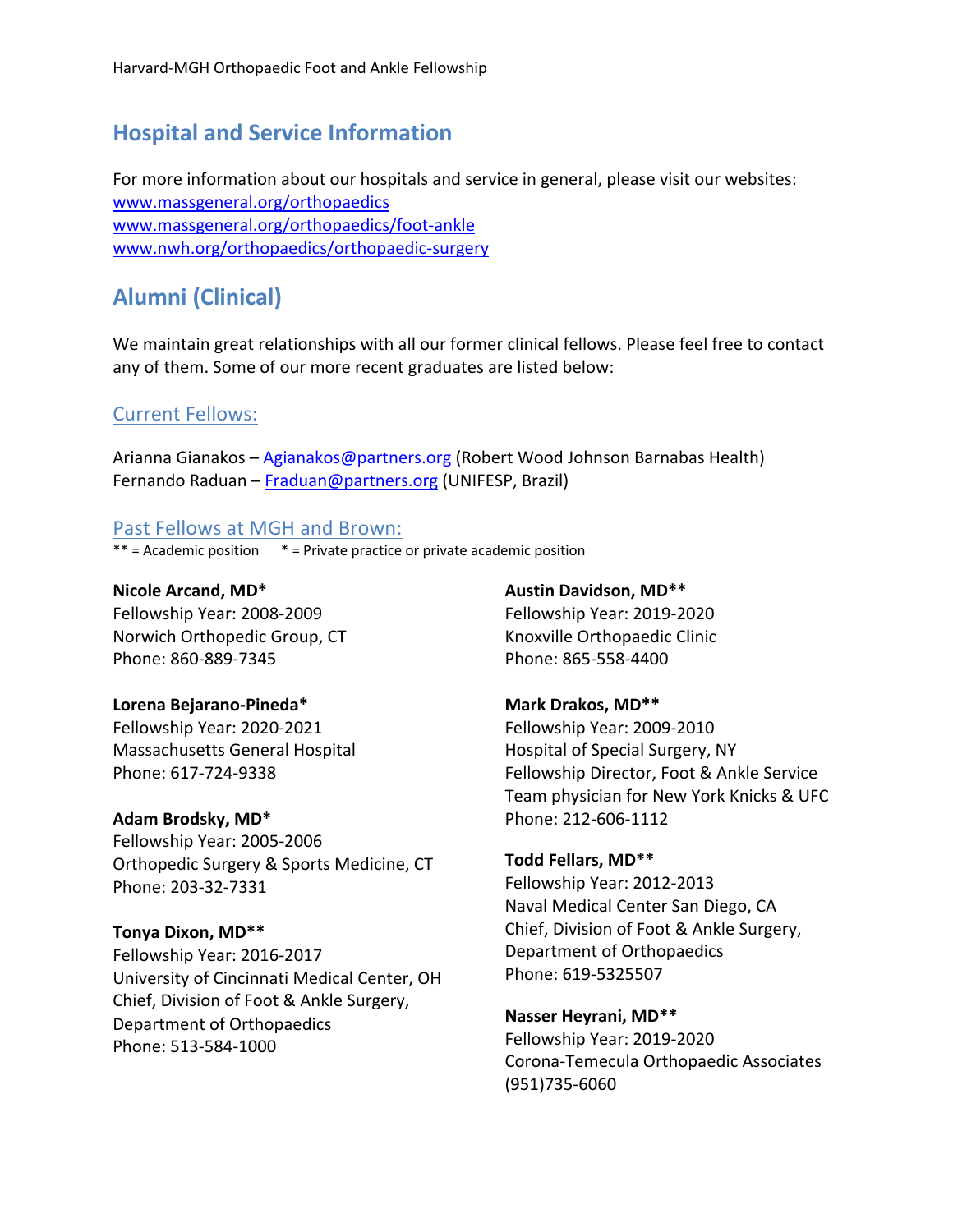**Julie Johnson, MD\*** Fellowship Year: 2011-2012 Desert Orthopedic Center, NV Phone: 760-568-2684

**Paul Kerner, MD\*** Fellowship Year: 2007-2008 Triangle Ortho, NC Team physician for USA Men's Lacrosse Phone: 919-846-3938

**Shaun Kink, MD\*** Fellowship Year: 2016-2017 McLean County Orthopedics, IL Phone: 217-836-4458

**Tony Mechrefe, MD\*** Fellowship Year: 2006-2007 Kent Hospital, RI Phone: 401-738-3777

**Timothy Miller, MD\*** Fellowship Year: 2013-2014 KSF Orthopedic Center, OH Phone: 281-440-6960

**Daniel Moon, MD\*\*** Fellowship Year: 2015-2016 University of Colorado Sports Medicine and Performance Center, CO Foot & Ankle Service, Department of **Orthopaedics** Phone: 720-670-7506

**Brandon Morris, MD\*** Fellowship Year: 2018-2019 University of Kansas Medical Center, KS Phone: 970-420-5855

**Damien Richardson, MD\*\*** Fellowship Year: 2018-2019 Newport Orthopaedic Institute, CA Phone: 415-730-8121

**Bryan Vopat, MD\*\***

Fellowship Year: 2015-2016 University of Kansas Medical Center Foot & Ankle Service, Department of Orthopaedics Team physician: Kansas City Chiefs Phone: 785-658-5355

**Scott Van Valkenburg, MD\*\*** Fellowship Year: 2013-2014 SUNY Upstate Medical University, NY Foot & Ankle Service, Department of

**Orthopaedics** Phone: 315-464-4472

**Philip Walton, MD\*** Fellowship Year: 2014-2015 Resurgens Orthopedics, GA Phone: 770-962-4300

## **Gregory Waryasz, MD\***

Fellowship Year: 2017-2018 Massachusetts General Hospital, MA Foot & Ankle Service, Department of Orthopaedics Team physician: MLS New England Revolution Phone: 781-487-4338

**Jonathon Wolf, MD\*** Fellowship Year: 2014-2015 West Idaho Orthopedics and Sports Medicine, ID Phone: 208-869-3666

**Mark Yakavonis, MD\*\*** Fellowship Year: 2017-2018 Yale New Haven Health, CT Phone: 203-869-1145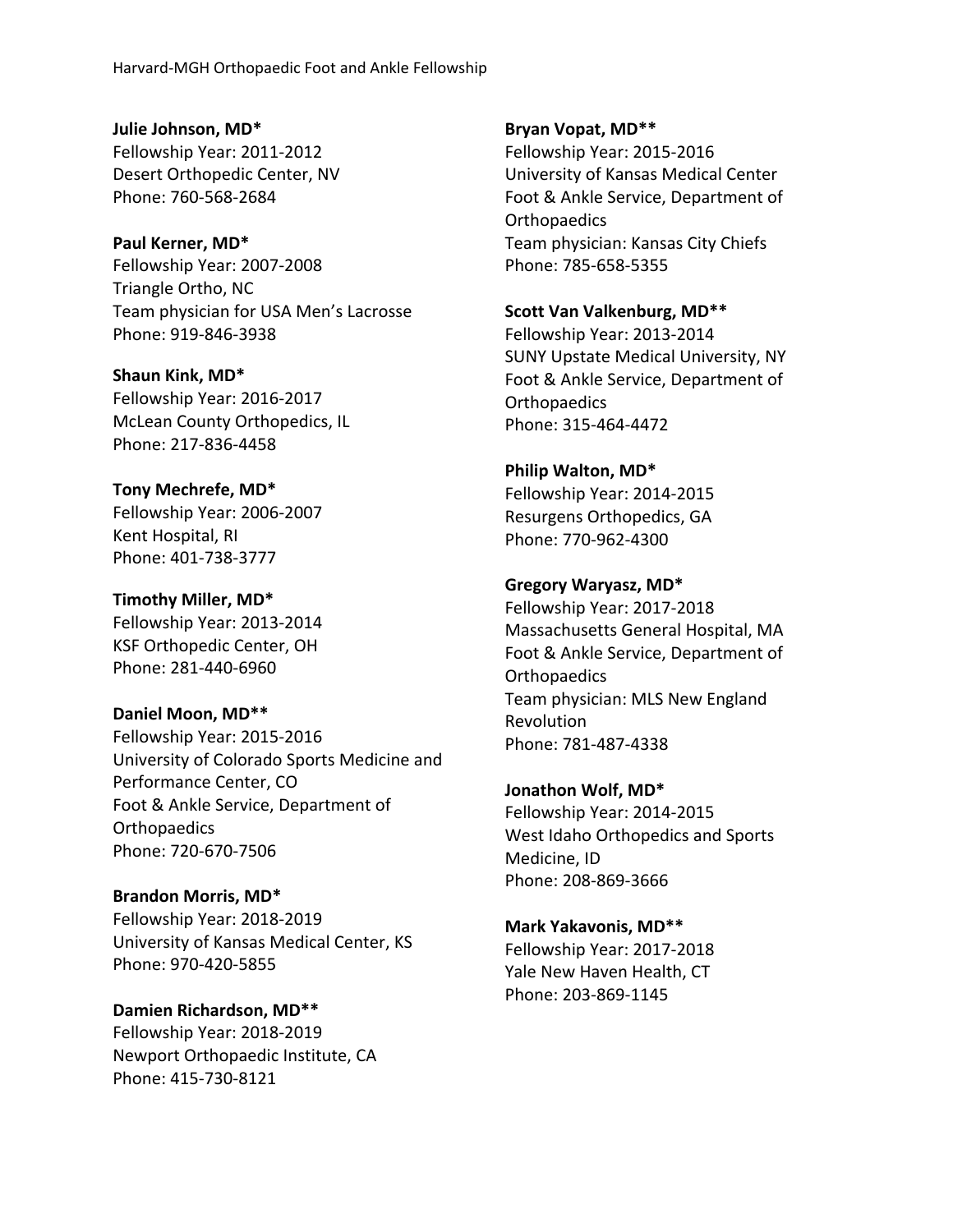## Past Residents of Dr. DiGiovanni Who Became Foot & Ankle Surgeons

 $**$  = Academic position  $*$  = Private practice or private academic position

**Nicole Arcand, MD\*** Residency Graduation Year: 2007 (Brown) Norwich Orthopedic Group, CT

#### **Jason Bariteau, MD\*\***

Residency Graduation Year: 2012 (Brown) Emory University Hospital, GA Foot & Ankle Service, Department of **Orthopaedics** 

#### **Steve Behrens, MD\*\***

Residency Graduation Year: 2011 (Brown) Hospital for Special Surgery, NY Foot & Ankle Service, Department of Orthopaedics

#### **Brad Blankenhorn, MD\*\***

Residency Graduation Year: 2010 (Brown) Brown University, School of Medicine Chief, Foot & Ankle Service, Department of **Orthopaedics** 

#### **Eric Bluman, MD\*\***

Residency Graduation Year: 2003 (Brown) Brigham & Women's Hospital, Boston, MA Foot & Ankle Service, Department of **Orthopaedics** 

#### **Todd Borenstein, MD\***

Residency Graduation Year: 2015 (Brown) Cedars Sinai Hospital, Los Angeles, CA Foot & Ankle Service, Department of **Orthopaedics** 

#### **Amanda Fantry, MD\*\***

Residency Graduation Year: 2016 (Brown) Advance Orthopaedics, Hartford, CT

#### **Tyler Gonzalez, MD, MBA\*\***

Residency Graduation Year: 2017 (MGH) Wake Orthopaedics, Raleigh, NC

**Seth O'Donnell, MD\***

Residency Graduation Year: 2017 (Brown) Care New England, RI

#### **Heather Gotha, MD\*\***

Residency Graduation Year: 2014 (Brown) Dartmouth – Hitchcock Medical Center, NH Chief, Foot & Ankle Service, Department of Orthopaedics

#### **Justin Greisberg, MD\*\***

Residency Graduation Year: 2000 (Brown) New York-Presbyterian Hospital, NY

#### **Ray Hsu, MD\*\***

Residency Graduation Year: 2015 (Brown) Brown University, School of Medicine, RI Foot & Ankle Service, Department of Orthopaedics

#### **Michal Kozanek, MD, PhD\***

Residency Graduation Year: 2016 (MGH) Excel Orthopaedic Specialists, MA

#### **Craig Lareau, MD\*\***

Residency Graduation Year: 2013 (Brown) New England Orthopaedic Surgeons, MA Foot & Ankle Service, Department of **Orthopaedics** 

#### **Alec Macaulay, MD\***

Residency Graduation Year: 2016 (MGH) Orthopaedic Services of Cayuaga Medical Center, NY

#### **Anthony Mechrefe, MD\***

Residency Graduation Year: 2005 (Brown) Ortho Rhode Island, RI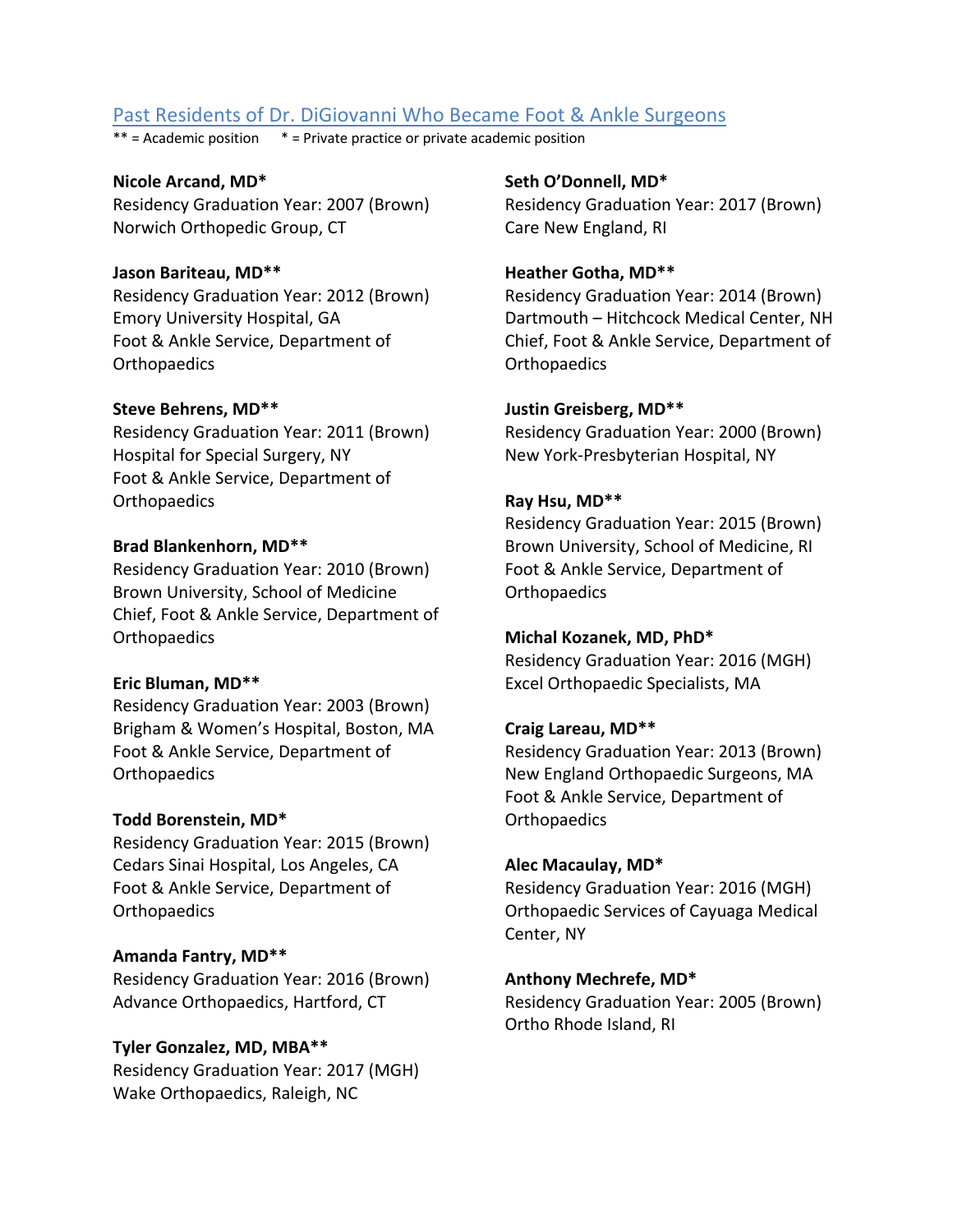#### **Florian Nickisch, MD\*\***

Residency Graduation Year: 2004 (Brown) The University of Utah, UT Foot & Ankle Service, Department of **Orthopaedics** 

#### **Amar Patel, MD\***

Residency Graduation Year: 2007 (Brown) Rockhill Orthopaedic Specialists, MO

#### **Steve Tocci, MD\***

Residency Graduation Year: 2007 (Brown) Community Orthopaedic Medical Group, CA

#### **Josh Vaughn, MD\***

Residency Graduation Year: 2016 (Brown) Down East Orthopaedics, ME

#### **Bryan Vopat, MD\*\***

Residency Graduation Year: 2013 (Brown) University of Kansas Medical Center, KS Foot & Ankle Service, Department of **Orthopaedics** Team physician: Kansas City Chiefs

#### **Greg Waryasz, MD\*\***

Residency Graduation Year: 2015 (Brown) Massachusetts General Hospital, MA Foot & Ankle Service, Department of **Orthopaedics** Team physician: MLS New England Revolution

#### **Alan Zonno, MD\***

Residency Graduation Year: 2009 (Brown) Rockhill Orthopaedic Specialists, MO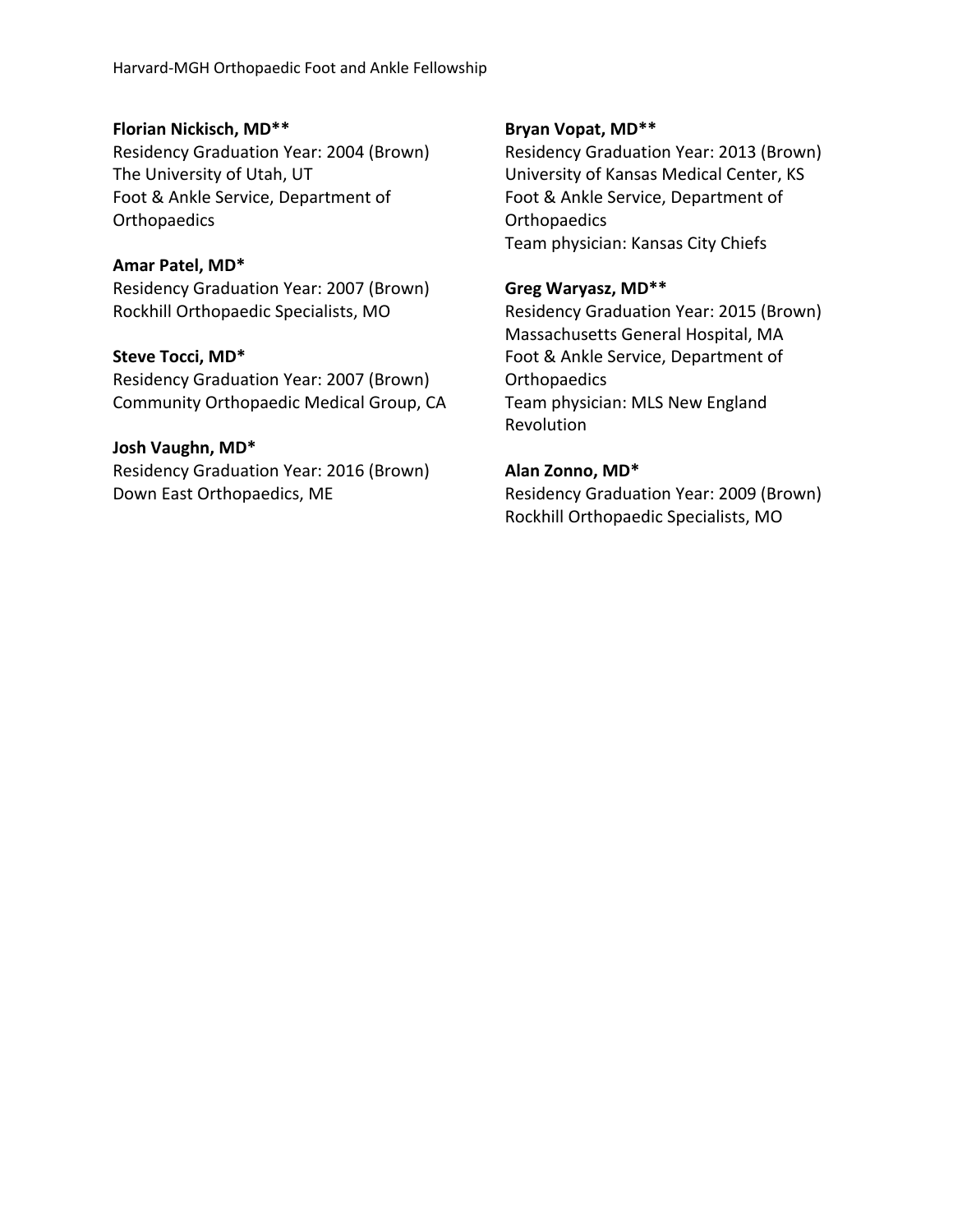# **Alumni (Research)**

We have a growing number of past and present research students and Harvard Research Fellows from across our country and beyond, who have worked in our Foot & Ankle Research and Innovation Lab. Below is the list of Research Fellows and students since 2015:

## Current Research Fellows (> 6 months)

| Soheil Ashkani, MD        | Iran     |
|---------------------------|----------|
| Rohan Bhimani             | USA      |
| Phongpanot Sornsakrin, MD | Thailand |
| Dr. Jirawat Saengsin, MD  | Thailand |
| Dr. Go Sato, MD           | Japan    |

## Current Research Students (< 6 months)

| Christiian Horsman | Netherlands |
|--------------------|-------------|
| Escar Kusema       | <b>USA</b>  |

## Past Research Fellows (> 6 months)

| Mohamed Abdelaziz, MD  | Egypt       | Ying Liu, MD              | China       |
|------------------------|-------------|---------------------------|-------------|
| Matteo Buda, MD        | Italy       | Bart Lubberts, MD         | Netherlands |
| Song Ho Chang, MD      | Japan       | Jafet Massri, MD          | Chile       |
| Hong Joon Choi, MD     | Korea       | Li Yu, MD                 | China       |
| Noortje Hagemeijer, MD | Netherlands | Elaheh Ziaei Ziabari, PhD | <b>Iran</b> |
| Peter Kvarda, MD       | Hungary     |                           |             |

## Past Research Students (< 6 months)

| Sophia Anderson   | USA                | <b>Thomas Mobley</b> | <b>USA</b>         |
|-------------------|--------------------|----------------------|--------------------|
| Camden Bohn       | <b>USA</b>         | <b>Robert Prince</b> | <b>Netherlands</b> |
| Shiame Bouharba   | France             | Lodewijik Res        | <b>Netherlands</b> |
| Sofie Breuking    | <b>Netherlands</b> | Quinten Rikken       | <b>Netherlands</b> |
| Jack Casey        | USA                | Kelsy Romatoski      | <b>USA</b>         |
| Mary Kate Coogan  | <b>USA</b>         | Shivish Shah         | <b>USA</b>         |
| Matthew D'Antuono | <b>USA</b>         | Junho Song           | <b>USA</b>         |
| Jan de Bruijn     | Netherlands        | Xaverius Stavenuiter | <b>Netherlands</b> |
| Pim Van Dijk      | <b>Netherlands</b> | Jack Tesoriero       | <b>USA</b>         |
| Ariella Goldberg  | <b>USA</b>         | Charlotte Wahle      | <b>USA</b>         |
| Noah Hawks-Ladd   | <b>USA</b>         | Kathryn Whitelaw     | <b>USA</b>         |
| Reinout Heijboer  | <b>Netherlands</b> | Nicola Young         | <b>USA</b>         |
| Dan Lemmers       | <b>Netherlands</b> |                      |                    |